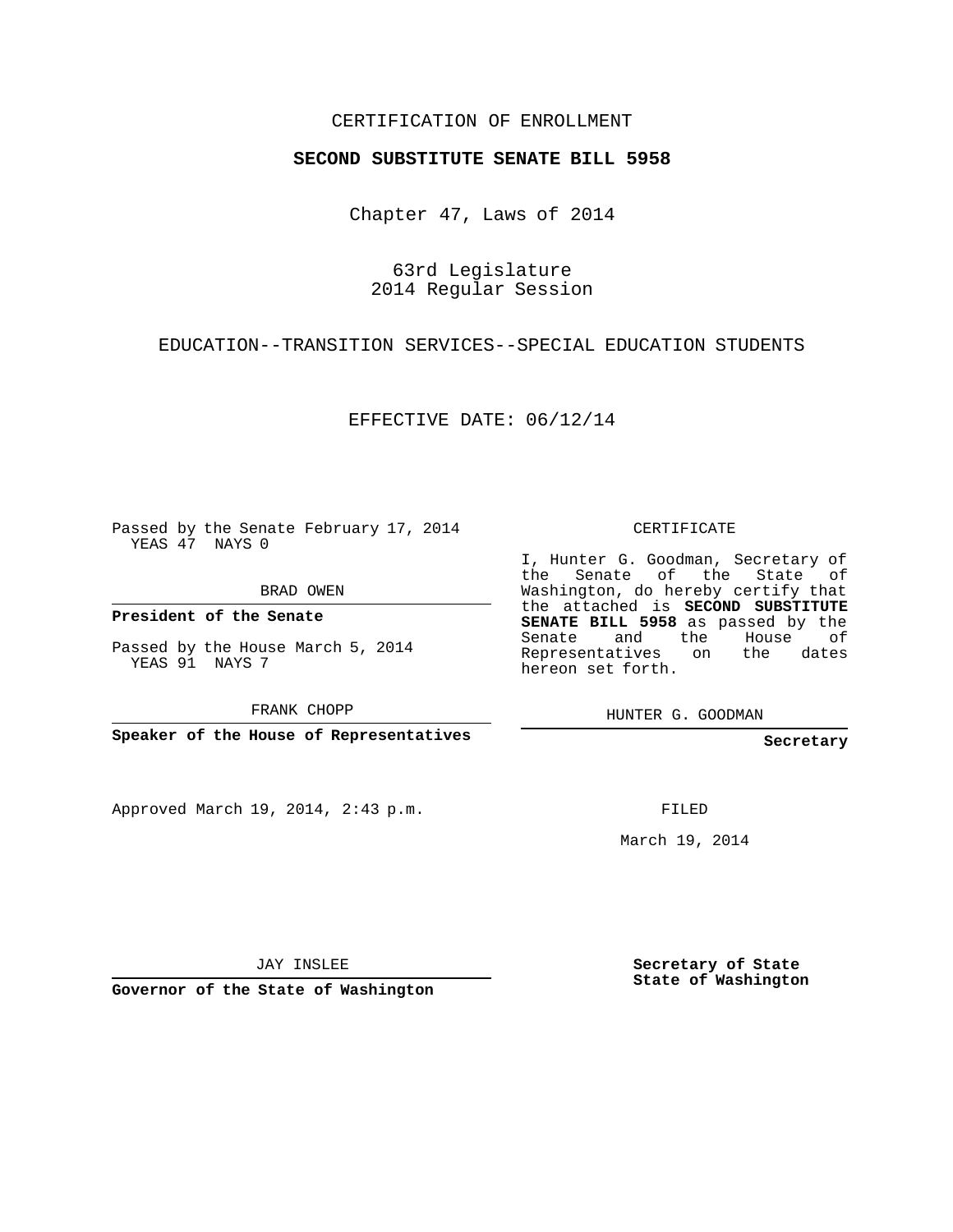## **SECOND SUBSTITUTE SENATE BILL 5958** \_\_\_\_\_\_\_\_\_\_\_\_\_\_\_\_\_\_\_\_\_\_\_\_\_\_\_\_\_\_\_\_\_\_\_\_\_\_\_\_\_\_\_\_\_

\_\_\_\_\_\_\_\_\_\_\_\_\_\_\_\_\_\_\_\_\_\_\_\_\_\_\_\_\_\_\_\_\_\_\_\_\_\_\_\_\_\_\_\_\_

Passed Legislature - 2014 Regular Session

## **State of Washington 63rd Legislature 2014 Regular Session**

**By** Senate Ways & Means (originally sponsored by Senators McAuliffe, Hargrove, Rolfes, Mullet, Hasegawa, Chase, McCoy, Fraser, Kline, Fain, Hill, Keiser, King, and Rivers)

READ FIRST TIME 02/11/14.

 AN ACT Relating to holding state agencies accountable for providing opportunities for certain students to participate in transition services; and adding a new section to chapter 28A.155 RCW.

BE IT ENACTED BY THE LEGISLATURE OF THE STATE OF WASHINGTON:

 NEW SECTION. **Sec. 1.** A new section is added to chapter 28A.155 RCW to read as follows:

 (1) The office of the superintendent of public instruction must establish interagency agreements with the department of social and health services, the department of services for the blind, and any other state agency that provides high school transition services for special education students. Such interagency agreements shall not interfere with existing individualized education programs, nor override any individualized education program team's decision-making power. The purpose of the interagency agreements is to foster effective collaboration among the multiple agencies providing transition services for individualized education plan eligible special education students from the beginning of transition planning through age twenty-one, or through high school graduation, whichever occurs first. Interagency agreements are also intended to streamline services and programs,